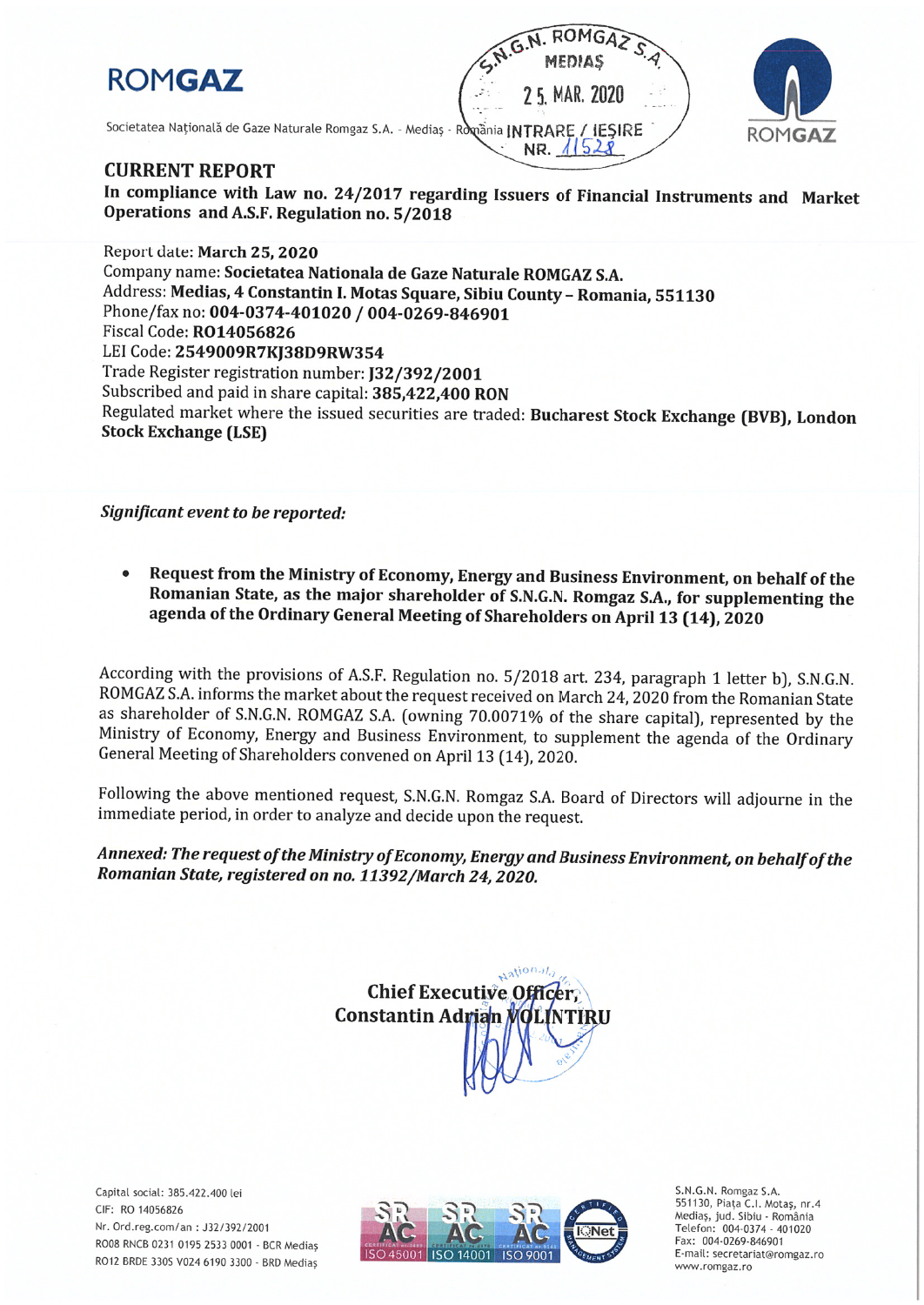### **Romgaz registration no. 11392/24.03.2020**

## **THE MINISTRY OF ECONOMY, ENERGYAND BUSINESS ENVIRONMENT Minister's Office Ministry Registration Number: 3033/VDP/March 24, 2020**

## **To: Societatea Nationala de Gaze Naturale "Romgaz" SA Mrs. Stan-Olteanu Manuela Petronela, Chairman of the Board of Directors**

Taking into account the Ordinary General Meeting of Shareholders of Societatea Nationala de Gaze Naturale "ROMGAZ" S.A. summoned for April 13, 2020, the Ministry of Economy, Energy and Business Environment on behalf of the Romanian State as shareholder of 269,823,080 shares representing 70.0071% of the company's share capital, subject to art.117<sup>1</sup> of the Company Law no.31/1990 as amended from time to time, requests the Board of Directors to include new items on the agenda, to debate on and approve the following items:

- 1. Approval to extend SNGN Romgaz S.A. Board members' mandates by two months as of the expiration date, in compliance with the provisions of article  $64<sup>1</sup>$  para (5) of GEO no. 109/2011 on corporate governance of public companies, approved and subsequently amended and supplemented by Law no.111/2016, as amended from time to time;
- 2. Approve the addendum to the contract of mandate related to extending the mandate of Board members by two months as of the expiration date;
- 3. Mandate a representative of the shareholders or one of the shareholders, appointed by the chairman of the board of directors/chairman of the meeting within the general meeting of shareholders, to sign the addenda to the contracts of mandate with SNGN Romgaz SA Board members.

### *We also propose the following Resolution draft:*

- 1. Approve to extend SNGN Romgaz SA Board members' mandates by two months as of the expiration date, in compliance with the provisions of article  $64<sup>1</sup>$  para (5) of GEO no. 109/2011 on corporate governance of public companies, approved and subsequently amended and supplemented by Law no.111/2016, as amended from time to time, by preserving the rights and obligations of the existing parties to the contracts of mandate;
- 2. Approve the addendum to the contract of mandate related to extending the mandate term of Board members by two months as of the expiration date, according to the annex;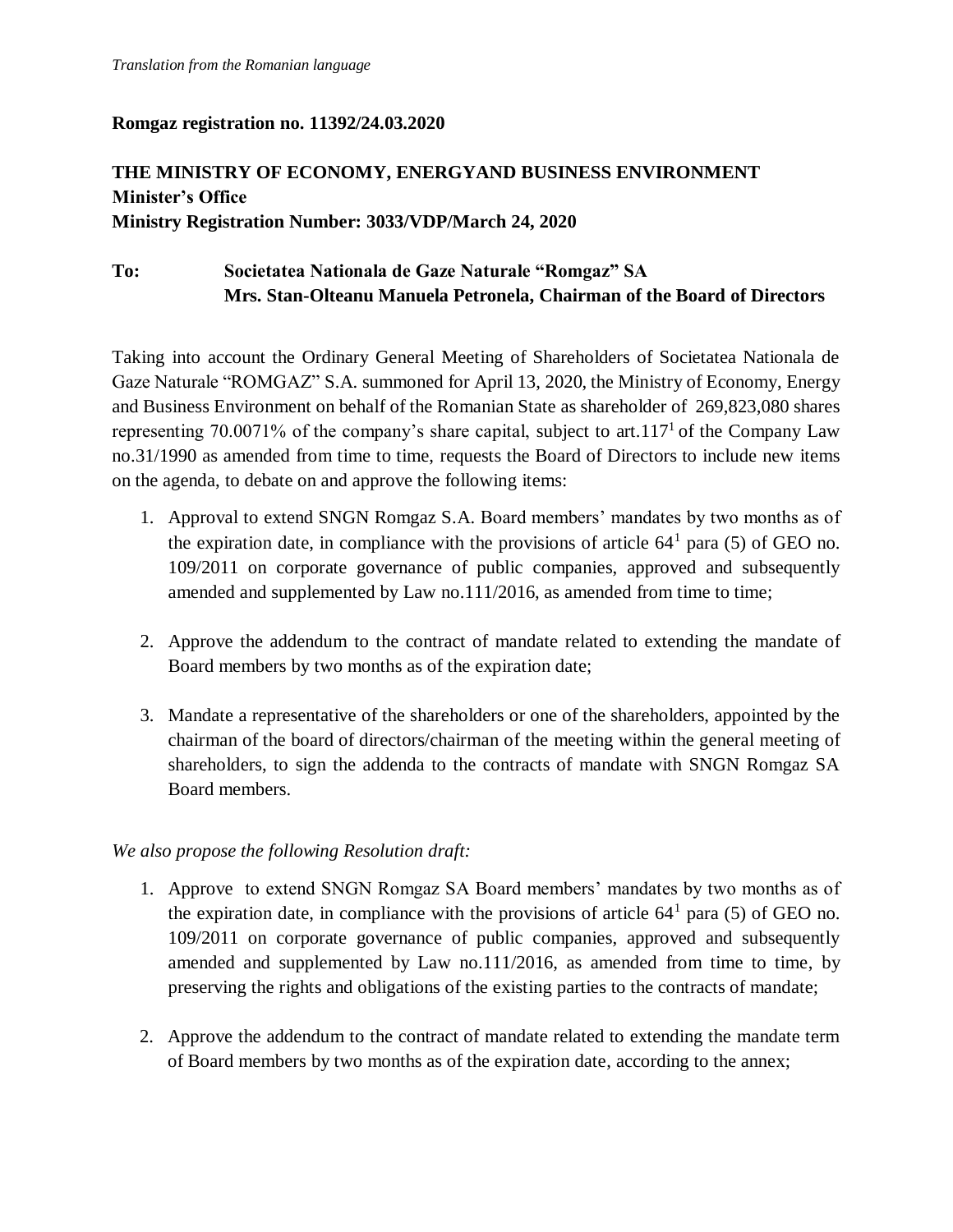3. Mandate a representative of the shareholders or one of the shareholders, appointed by the chairman of the board of directors/ chairman of the meeting within the general meeting of shareholders, to sign the addenda to the contracts of mandate with SNGN Romgaz SA Board members.

Yours respectfully,

## **MINISTER OF ECONOMY, ENERGY AND BUSINESS ENVIRONMENT**

Virgil- Daniel POPESCU

Signature

Stamp of the Ministry